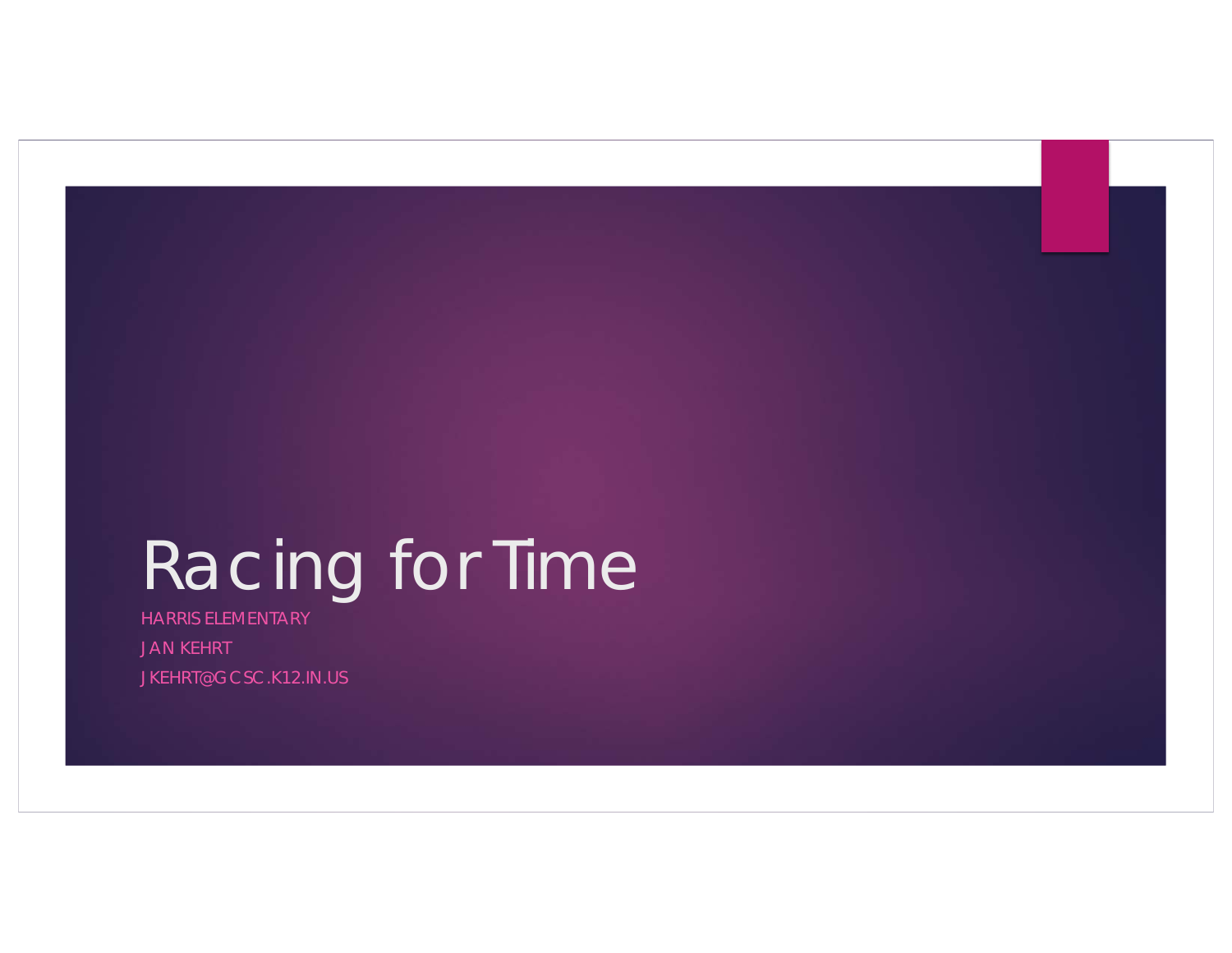### Background Leading to this inquiry

- $\blacktriangleright$  Why are there days I feel like a hamster on a wheel racing for more time?
- $\blacktriangleright$  Principals are pulled in many different directions and have many responsibilities and demands on their time.

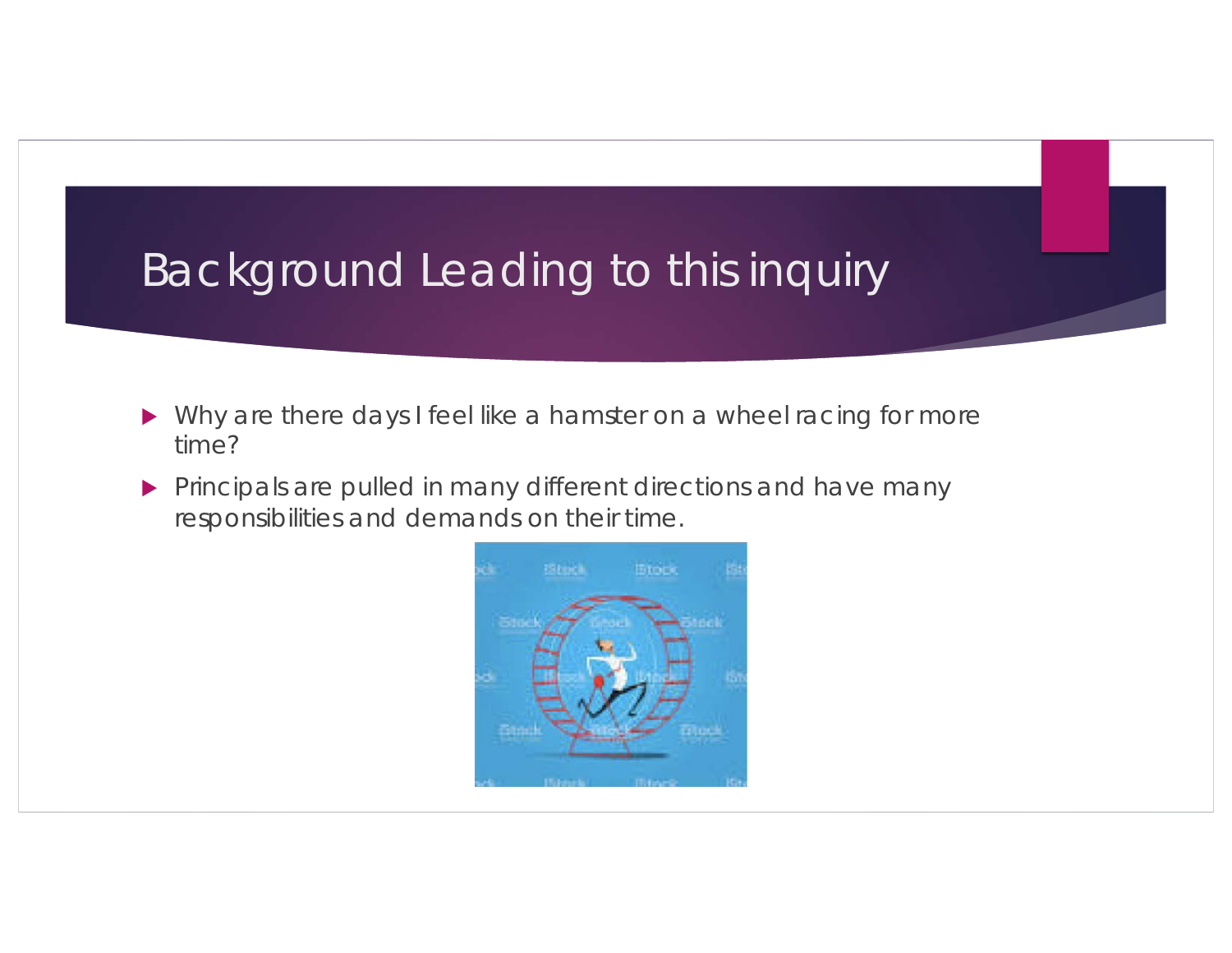### Purpose of this inquiry

 $\blacktriangleright$  Therefore, the purpose of my action inquiry was to show that while I can't slow down time, I can show how I became more intentional in building relationships and being present in classrooms more often.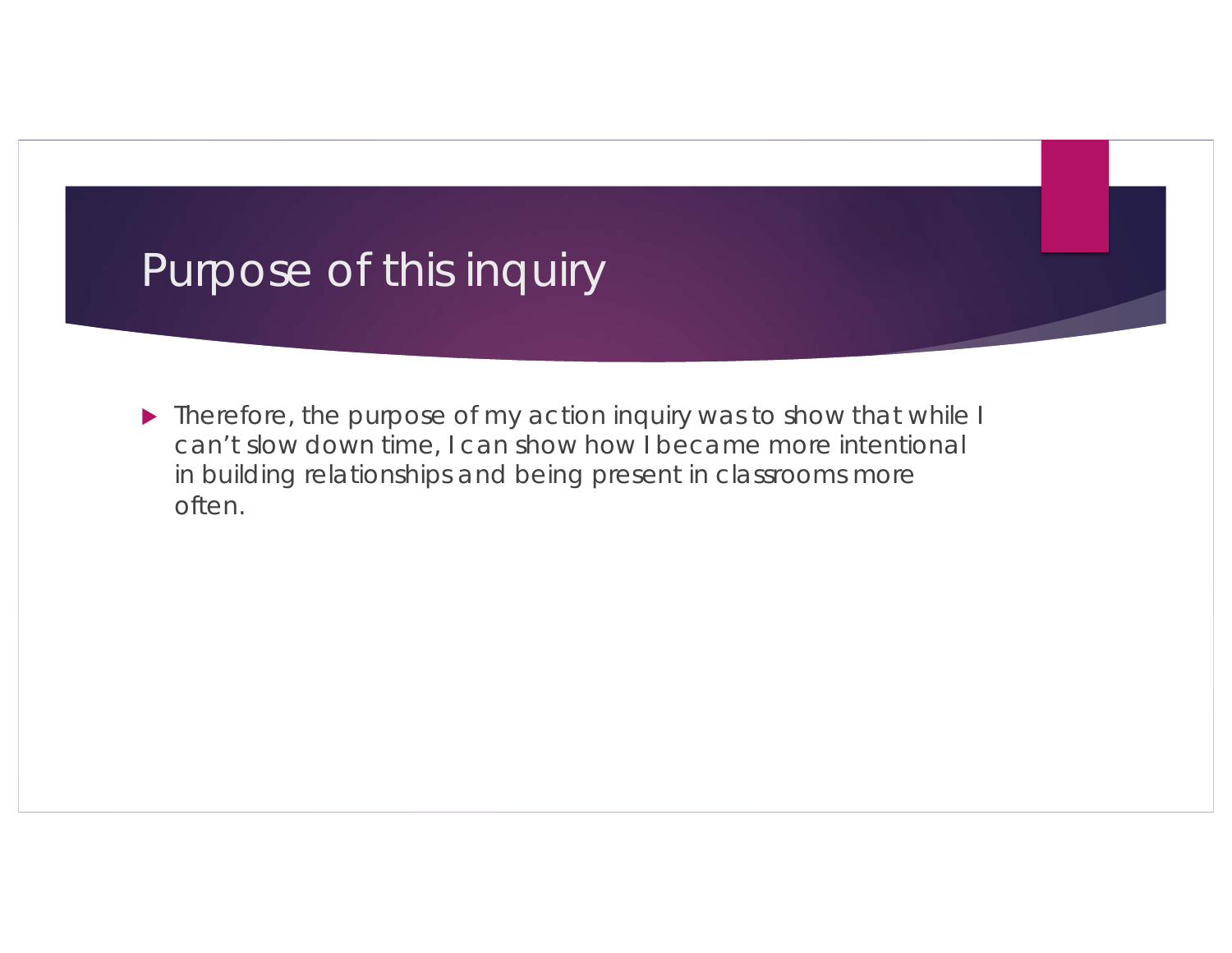

 $\blacktriangleright$  With this purpose, I wondered how I can make an intentional effort to prioritize my responsibilities in order to be present in more classroom learning.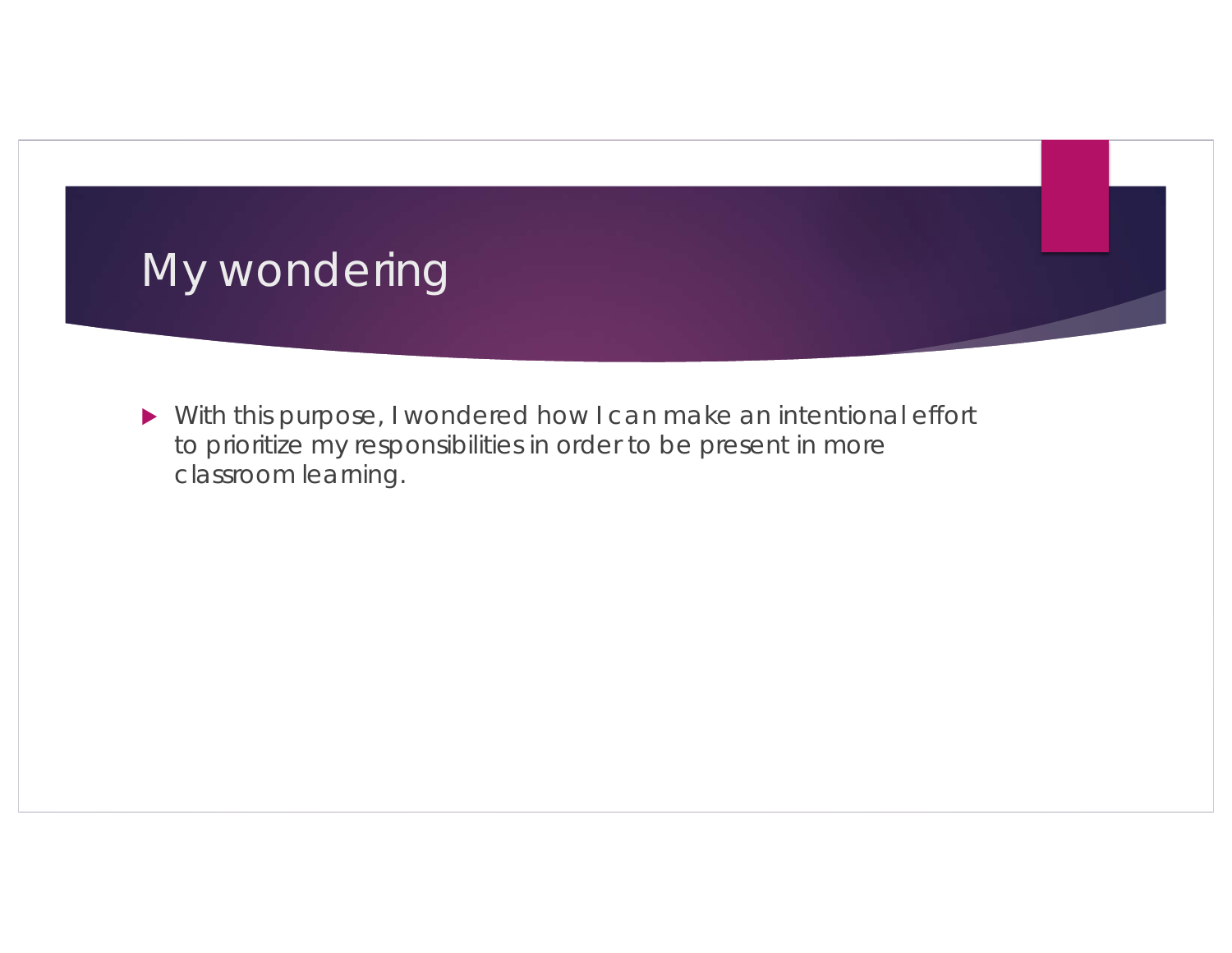

- \* Keep a daily journal for at least 7 days of what currently takes place during my work day.
- Quantify the minutes being in classrooms and the number of minutes being in "office mode".
- \* Take more photos of being actively present in classrooms.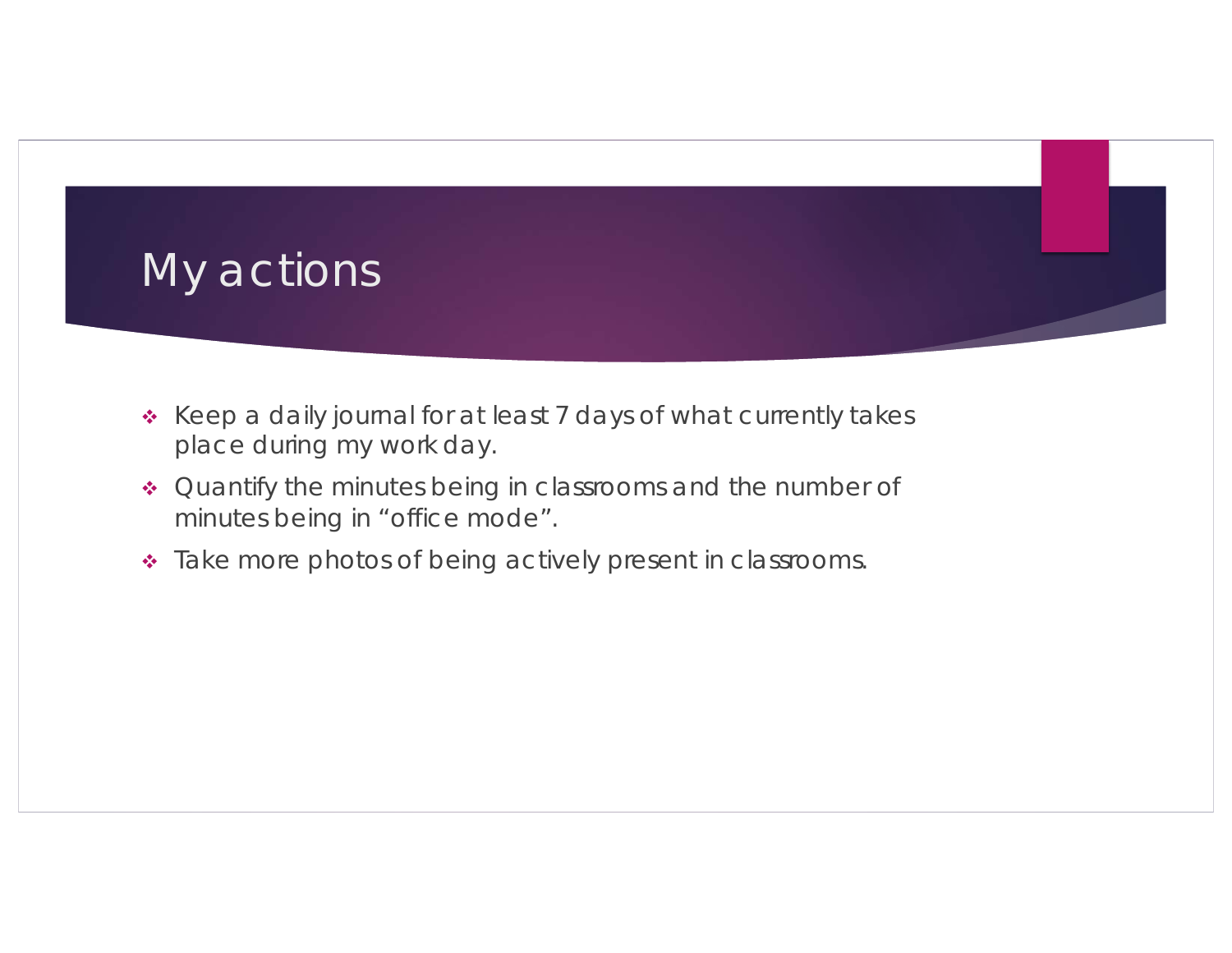### Data collection

- **Daily Journal**
- **Duantify Minutes**
- $\blacktriangleright$  Photos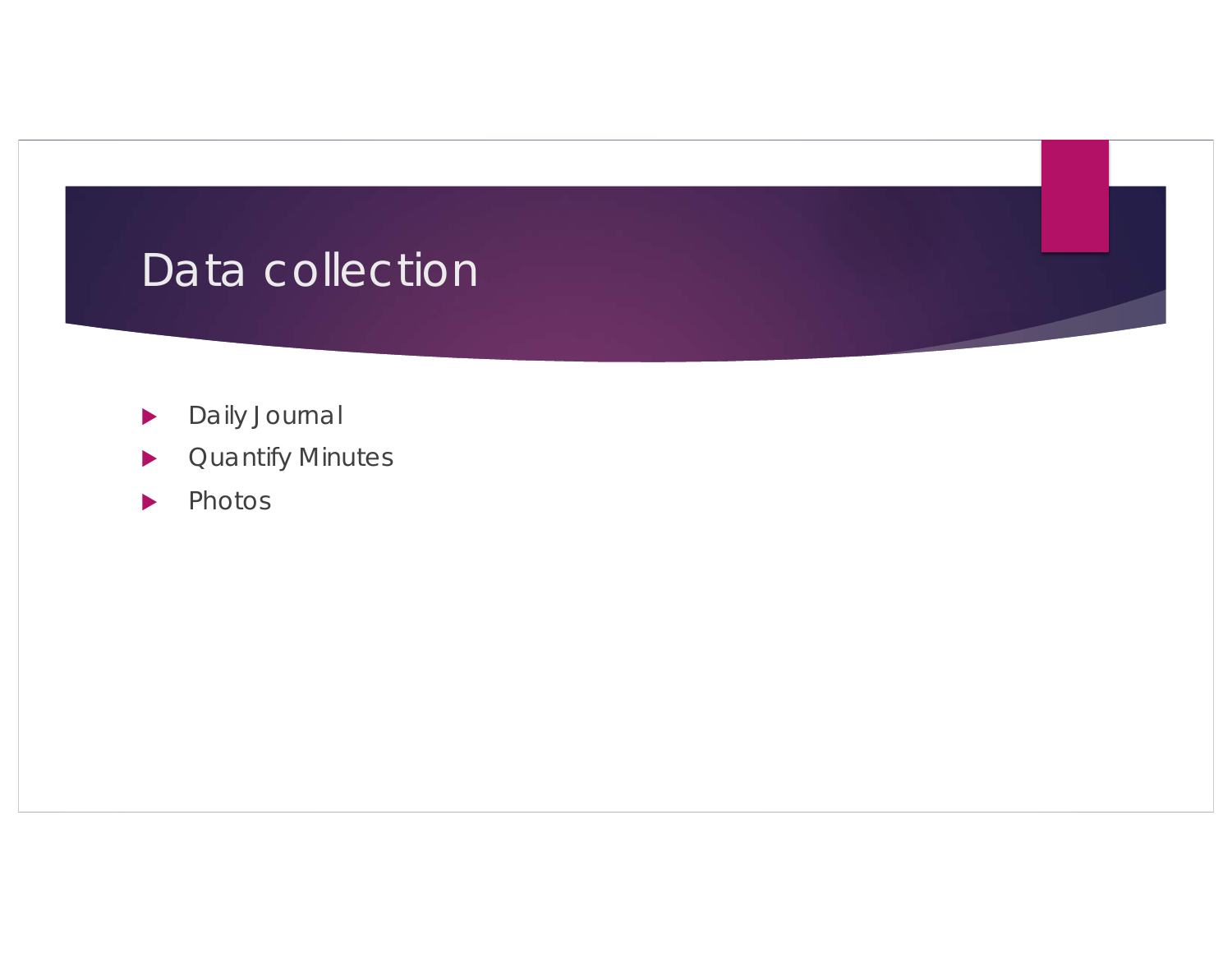# My data









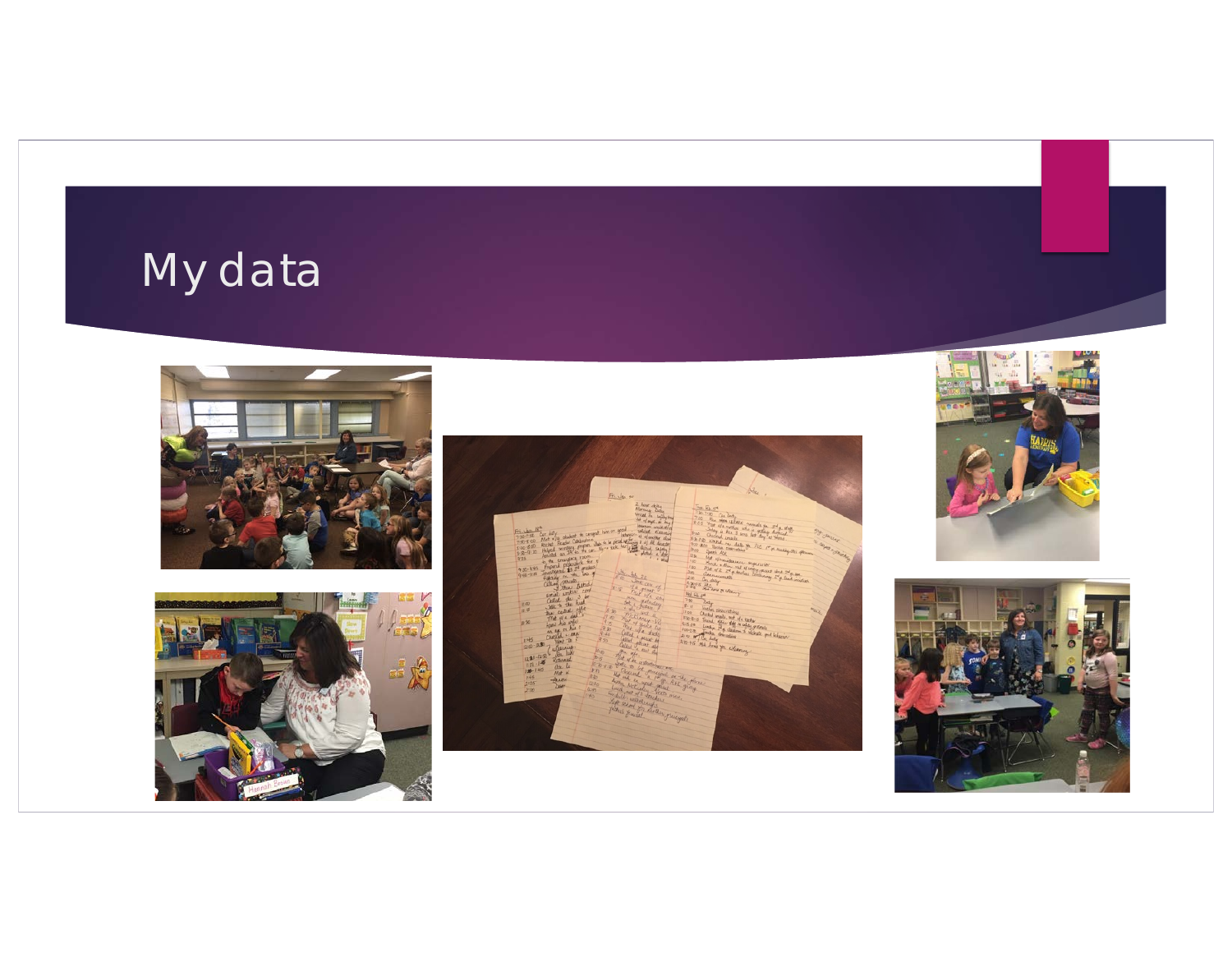# My data

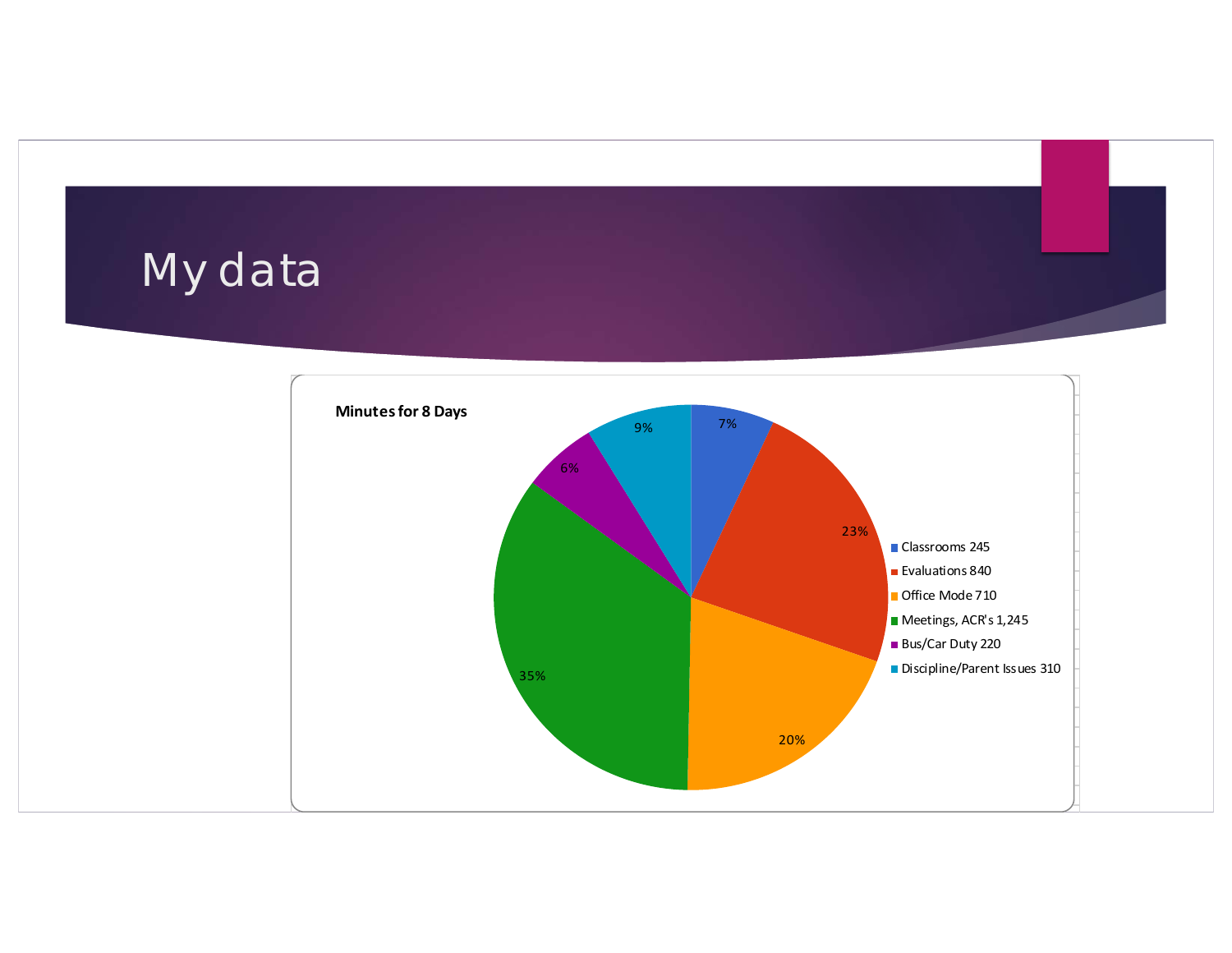#### My discoveries

- My students and teachers need me to be in classrooms more in order to observe instruction and learning and be a hands on building leader. I found I only spent 7% of my time in classrooms during the study.
- $\cdot$  I did not realize the large amount of time (35%) I spent in meetings. My superintendent sees great value in meeting. Thus, I will find other areas where I can gain additional time to spend in classrooms.
- I learned as a principal, there are several areas I can improve upon in order to spend more time in classrooms. These include 9% in discipline/parent issues and 20% in office mode.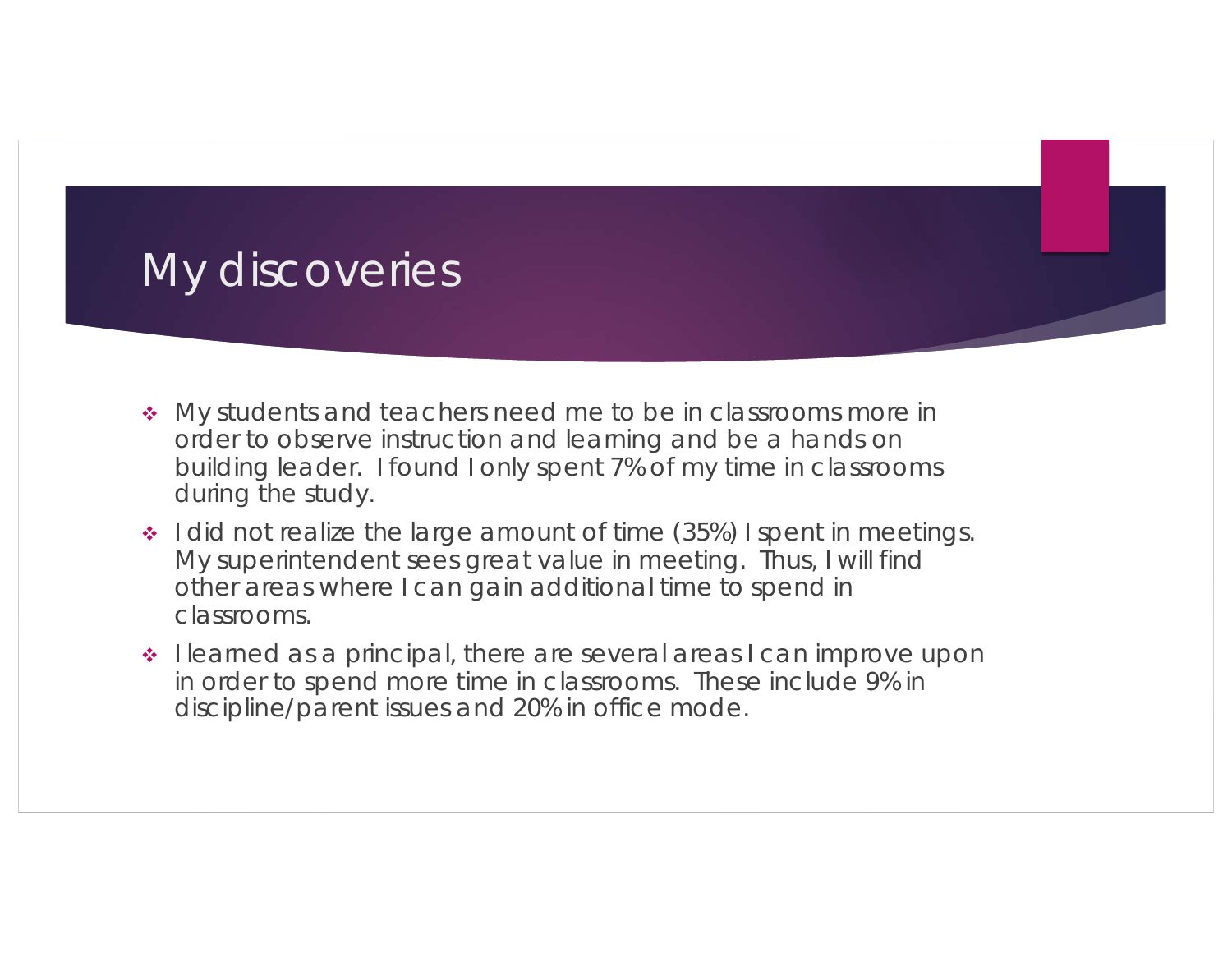#### Where I am heading next

- It was eye opening to see where my time was being spent. I will begin with small changes in order to make a bigger impact.
- The first change will be to rethink the open door policy. My secretary will schedule meetings with parents, as needed, instead of me trying to be ready to put out fires at a minutes notice.
- The second change will be to get out of my office. Setting goals such as walking through the school at least 4 times a day and actually scheduling time on my calendar to be in classrooms.
- The third change will be to follow the people during the day, paperwork at night policy. One can become consumed with answering emails, returning phone calls, completing report deadlines and completing teacher evaluations. Instead, I will prioritize classroom visits during the day and the office mode criteria after school and in the evening.
- ▶ All we have to decide is what to do with the time that is given to us.

~*Gandalf, from The Lord of the Rings*